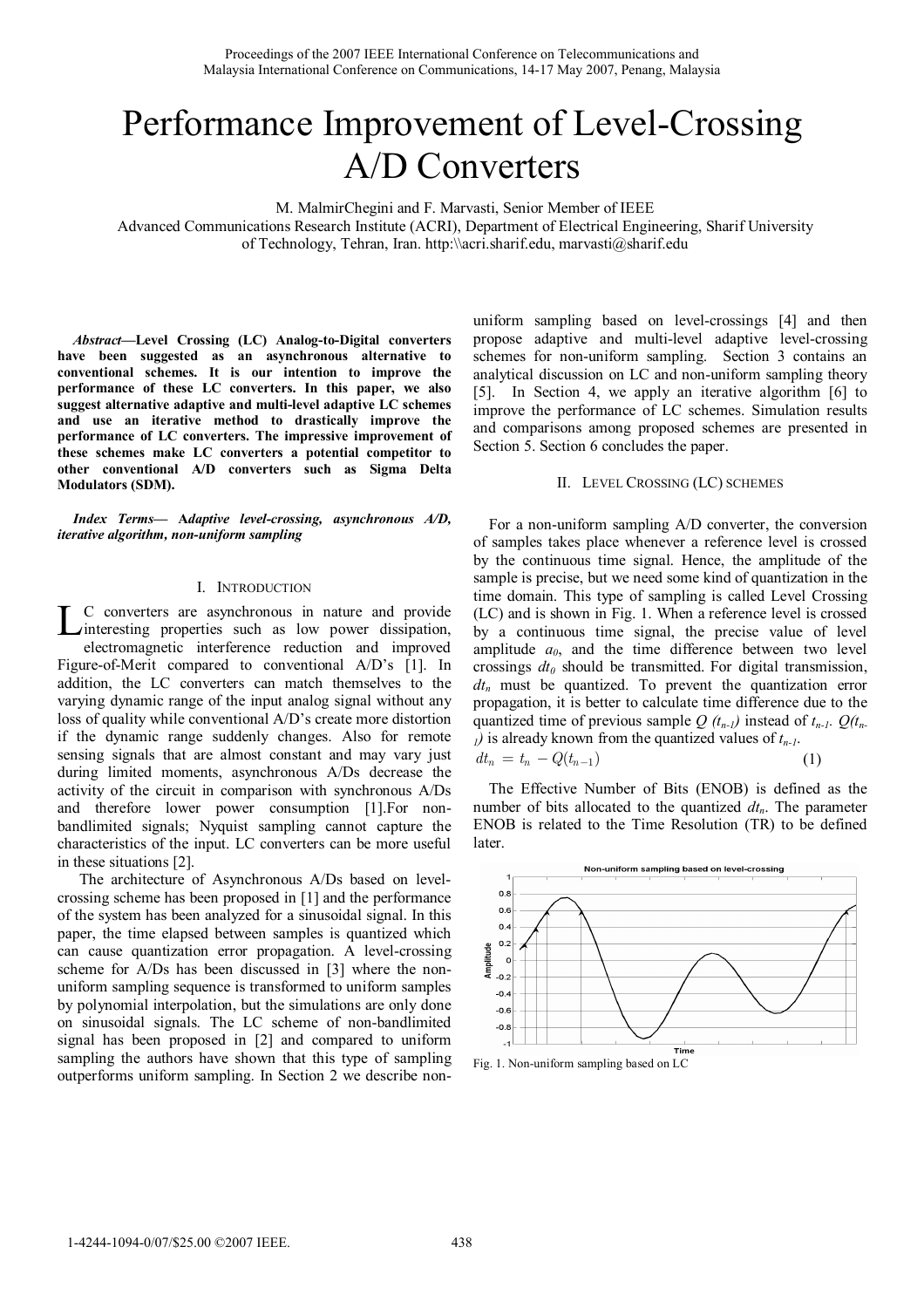

Fig. 2. Non-uniform sampling based on ALC

In LC, we need some information about the dynamic range of the input signal to adjust levels; to overcome this defect adaptive level crossing scheme has been proposed. Adaptive Level-Crossing (ALC) converter is similar to the LC, Fig 2.

This figure shows that there are two levels  $q_1$  and  $q_2$  which are adapted upward or downward depending on whether *q1* or *q2* intersects the signal first. If *q1* crosses the signal first, we send a positive pulse and the two levels are adapted upward and become  $q_1$ <sup>'</sup>,  $q_2$ <sup>'</sup>, on the other hand if  $q_2$  crosses the signal first, we send a negative pulse and the two levels are moved downwards. The precise values of the levels can be decoded by these pulses, thus we just need to send pulses instead of level values for the LC case. For ALC, two parameters should be determined  $d=q_2-q_1$  and  $\delta=q_2-q'_1$ . The value of *d* is a constant depending on the variance of the input signal and  $\delta$  is a small number to assure that the adaptive levels remain in the dynamic range of the signal. To improve the SNR of reconstructed signal, it is better to adapt *d* with the signal slope. We propose a "Multi-Level Adaptive Level-Crossing" to achieve this. For example, for 2-level ALC,  $d=d_1$  when the slope of the signal is high and  $d=d_2 < d_1$  when the slope is low. Fig. 3 compares the non-uniform samples of ALC and 2-level ALC. This figure shows that the 2-level ALC makes the non-



Fig. 3. Samples of ALC and 2-Level ALC

At the decoder (D/A), time indices are generated by accumulating time differences, and then the generated nonuniform samples are linearly interpolated and passed through a LP filter to yield an approximation of the original analog signal.

## III. ANALYTICAL DISCUSSION BASED ON NON-UNIFORM SAMPLING THEORY

We would like to show a relation among the number of levels (*N*), distances in level-crossings (*d*), and Over-Sampling Ratio (OSR). To facilitate this analysis, we consider a bandlimited Gaussian source with spectral density:

$$
S(f) = \begin{cases} A & |f| \le B \\ 0 & others \end{cases}
$$
 (2)

Since  $x(t)$  is a zero-mean Gaussian process with variance  $\sigma_x^2$ and spectral density  $S(f)$ , for the derivative  $x'(t)$  we have

$$
\sigma_{x'}^2 = \int_{-B}^{B} (2\pi f)^2 S(f) df = (2\pi B)^2 \frac{\sigma_x^2}{3}
$$
 (3)

Following the argument similar to Blake and Lindsey [7], for the mean number of level crossings of amplitude *a* in the interval of *T*, we have

$$
v(a) = \frac{E\{n_a(T)\}}{T} = \int_{-\infty}^{\infty} |x'| \, p(a, x') dx' \tag{4}
$$

For a zero-mean Gaussian process *x*(*t*), we get

$$
v(a) = \frac{2B}{\sqrt{3}} \exp(-\frac{a^2}{2\sigma_x^2})
$$
\n(5)

For  $a=nd$  and  $n = 0, \pm 1, \pm 2, \ldots, \pm N$ , the total number of crossings can be expressed as below:

$$
r = \frac{2f_c}{\sqrt{3}} + \frac{4f_c}{\sqrt{3}} \sum_{n=1}^{N} \exp(-\frac{\alpha^2 n^2}{2})
$$
 (6)

where  $\alpha$  is  $d/\sigma$ . According to the non-uniform sampling theory, if the non-uniform samples satisfy the Nyquist condition on average [4]; the higher the OSR the better is quality of reconstructed signal in practice. Since OSR is the ratio of the sampling rate divided by the Nyquist rate, we have

$$
OSR = \frac{1}{\sqrt{3}} \left( 1 + 2 \sum_{n=1}^{N} e^{-\frac{1}{2}n^2 \alpha^2} \right)
$$
 (7)

According to ([4], [5]), typical values of  $\alpha$  is  $0.01 \le \alpha = d/\sigma_x \le 0.5$ . For large values of *N,* OSR can be approximated as:

$$
OSR \cong \sqrt{\frac{2\pi}{3}} \frac{1}{\alpha} \tag{8}
$$

Considering that  $e^{-\frac{1}{2}n^2\alpha^2} < e^{-\frac{1}{2}n\alpha^2}$ , for small values of N we have:

$$
OSR < \sqrt{\frac{4}{3}} \frac{1 - e^{-\frac{1}{2}(N+1)\alpha^2}}{1 - e^{-\frac{1}{2}\alpha^2}} - \frac{\sqrt{3}}{3} \quad N < \frac{1}{2\alpha} \tag{9}
$$

The maximum OSR which is achievable for a specific number of levels N can be calculated from (7), i.e.

$$
OSR_{\text{max}} = \frac{1}{\sqrt{3}}(1+2N) \tag{10}
$$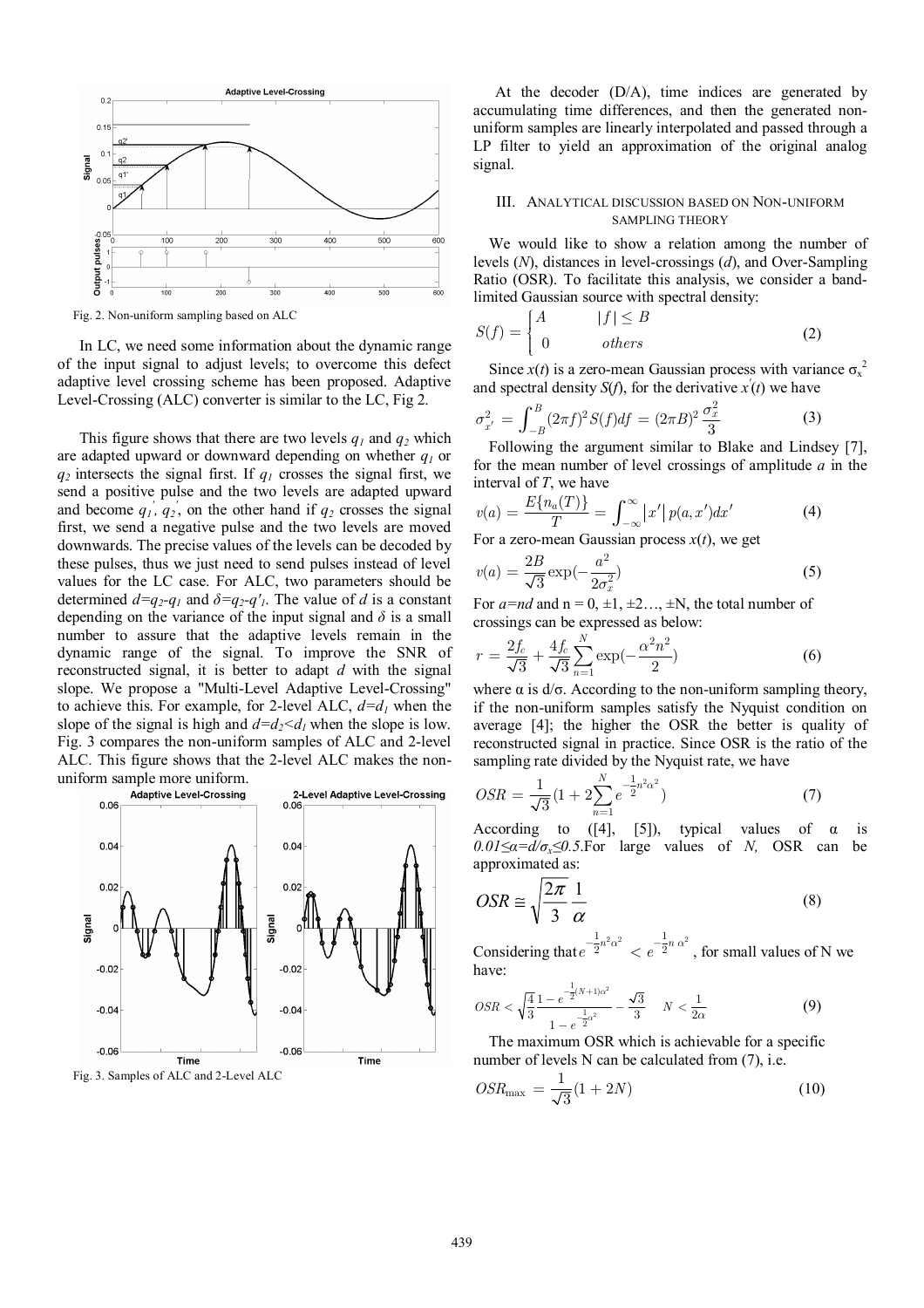For N=1, 2 the relation between OSR and  $\alpha$  from (7) is depicted in Fig. 4. The OSR, ENOB and TR are related by

$$
OSR \ge \frac{TR^{-1}}{2B.2^N} \tag{11}
$$

The amplitude error which is caused by time quantization is discussed in [5], the normalized distortion (ND) is given by

$$
ND = \frac{\sigma_e^2}{\sigma_x^2} = 0.40 - 20 \log_{10} \left(\frac{TR^{-1}}{B}\right) \qquad dB \qquad (12)
$$

It is evident that the SNR improves with increasing  $TR^{-1}$ for a given OSR, *N* and *B*. Fig. 4 is the experimental result to show the relation between SNR of the reconstructed signal versus  $TR^{-1}$  for the LC, ALC and 2-level ALC.

## IV. ITERATIVE ALGORITHM

The iterative algorithm [4] is given by:

 $x_{k+1} = \lambda G\{x(t)\} + (I - \lambda G)\{x_k(t)\}$  (13) where  $\lambda$  is the relaxation parameter that determines the convergence rate.  $x_k(t)$  is the *kth* iteration and  $x_0(t)$  can be any function of time. However,  $x_0(t) = G\{x(t)\}\)$  can be a good choice to achieve faster convergence. In general, G can be either linear or non-linear operator. Defining the operators  $\hat{G} = \lambda G$  and  $E=I-G$ , we can rewrite (13) as

$$
x_{k+1} = \hat{G}x + (I - \hat{G})x_k \tag{14}
$$

It is straightforward to show that (13) can be written as:

$$
x_k(t) = (E^k + E^{k-1} + \dots + E + I)x_0(t)
$$
  
If G is a linear operator, we have:  

$$
I^{E^{k+1}}
$$
 (15)

$$
E^{k} + E^{k-1} + \dots + E + I = \frac{I - E^{k+1}}{I - E}
$$
 (16)

If the norm of operator *E* satisfies  $||E|| \leq 1$ , by increasing the number of iterations  $k$ , (13) approaches the inverse system  $\tilde{G}$ ; hence  $x_k(t)$  converges to  $x(t)$ . In our application, the operator *G* 



Fig.4. SNRs of the reconstructed signal vs.  $TR^{-1}$  for three samplings



Fig.5. Iterative algorithm and *G* operator in LC A/D.

consists of sampling at the LC of the received signal and lowpass filtering as shown in Fig. 5.

#### V. LC-A/D DESIGN USING AN ITERATIVE ALGORITHM

In this section we show that if we use the iterative method depicted in Fig.5, we can get drastic improvement in the 3 schemes we discussed before (Fig. 1-3). In the Matlab simulations, we use zero-mean Gaussian source with a bandwidth of 4 KHz and a  $3<sup>rd</sup>$  order IIR filter.

For a fair comparison, for the standard LC, the value of N is chosen to fully cover the dynamic range of the input signal and the parameter  $\alpha$  is set to be 0.5. In case of ALC, the values of  $d=0.5\sigma_x$  and  $\delta=d/1000$  are chosen, and for 2-level ALC we set  $d_1=0.25\sigma_x$ ,  $d_2=0.5\sigma_x$ , and  $\delta=d_1/1000$ . We observe that by increasing the  $TR^{-1}$ , the SNR saturates. The simulation results have been depicted for the three schemes at two  $TR^{-1}$  values in Fig. 6. As illustrated, for a given  $TR^{-1}$  the iterative algorithm cannot improve the SNR of the reconstructed signal beyond a certain threshold, and we should increase  $TR^{-1}$  to achieve higher SNR values. More details for different OSR's are shown in Table .1.



Fig. 6. SNR vs. number of iterations for TR<sup>-1</sup>=4096, 8192 KHz, and  $\lambda$ =1.4.